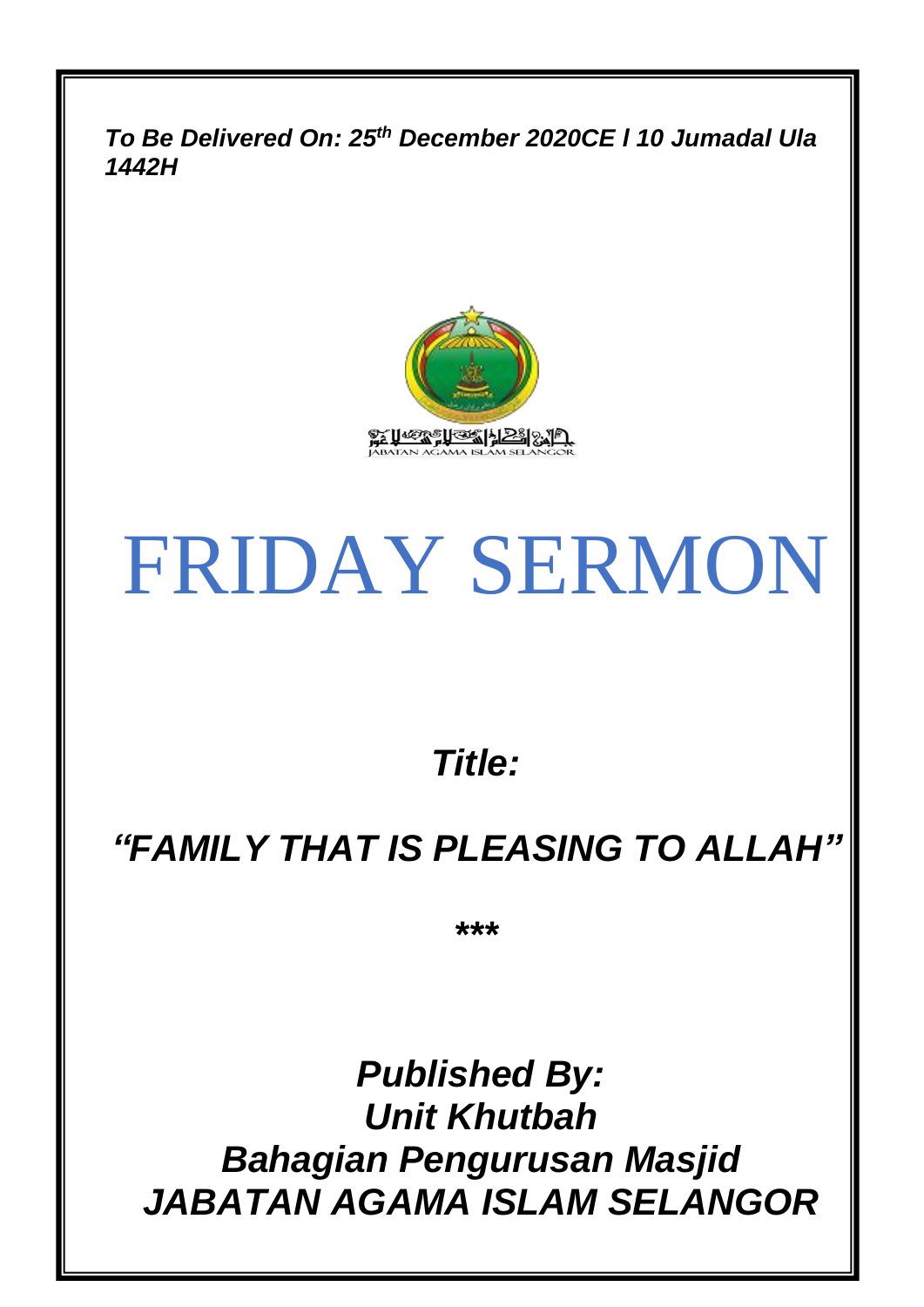#### *Jabatan Agama Islam Selangor "FAMILY THAT IS PLEASING TO ALLAH"* .<br>با ن<br>ا اَلْحَمْدُ لِلَّهِ الْقَائِلِ : وَٱلَّذِينَ يَقُولُونَ رَبَّنَا هَبْ لَنَا مِنْ أَزْوَاجِنَا و<br>ا **ٔ** ه<br>لم  $\overline{\phantom{a}}$ ح ֦֧֦֧֦֧֦֧֦֦֦֜֜֜֜֜֜֜֜<br>**֦֜** ڑ<br>ل  $\overline{\phantom{a}}$  $\frac{1}{2}$ ْ  $\ddot{\cdot}$ ِجن  $\frac{1}{\alpha}$ و  $\ddot{\cdot}$ ز ِ<br>ج أ ؚ<br>ٛ  $\ddot{\cdot}$  $\tilde{t}$ َل بۡ َ ا ه  $\ddot{\cdot}$ ن ین<br>د بت<br>ب ِرِ ر  $\ddot{\cdot}$ قولون  $\frac{1}{\sqrt{2}}$ ور  $\tilde{\cdot}$ ي ِينَ بة<br>1 ٱَّل َ<br>م و ا  $\frac{2}{3}$ ام  $\frac{1}{2}$ ۔<br>تَقِينَ إِمَ ت م ا لِل و ہ<br>1  $\ddot{\cdot}$ ن ل ۔<br>ا ं<br>-اجُعَ ر<br>م .<br>م عَيْنِ وَا و<br>م ر<br>م ر<br>ج أ ្ត  $\frac{1}{2}$ ن<br>ند وَذُرِّيَّتِنَا قُرَّةَ أَعْيُنِ وَآَجْعَلَنَا لِلَمُتَّقِينَ إِمَامًا ۞ أ ور  $\ddot{\cdot}$ تِن ذَٰ بة<br>ب ِ ں<br>ا ر<br>ر ُو<br>په ذ  $\frac{1}{c}$ ے<br>ت ِ<br>أَنْ لَا إِلَهَ إِلَّا اللَّهُ وَحْدَهُ لاَ شَرِيكَ لَهُ وَأَشْهَدُ أَنَّ مُحَمَّدًا ំ<br>• ِ<br>پنج .<br>و لم بة<br>مراجع ر<br>مه ۔<br>فہ ش ر<br>م أ ر<br>-<br>آ  $\check{\mathbf{r}}$  $\frac{1}{2}$ ا<br>م<br>•  $\frac{1}{2}$ ر<br>ا ر<br>زن ْ  $\frac{1}{2}$  $\tilde{\cdot}$ ي<br>م َ ِ  $\ddot{\phantom{0}}$ ..<br>په ِ<br>ٌمُ  $\frac{1}{1}$  $\tilde{\cdot}$ ا<br>ا ً<br>ا ر<br>آ ๋<br>ጎ .<br>سُوْلُهُ. اَللَّهُمَّ صَلِّ وَسَلِّمْ عَلَى سَيِّدِنَا مُحَمَّدٍ وَعَلَى ءَالِهِ  $\ddot{\cdot}$ َ<br>آ .<br>ح  $\tilde{\cdot}$ <u>لم</u> ِ<br>ما .<br>م  $\ddot{\phantom{0}}$  $\frac{1}{2}$  $\frac{1}{2}$ ۔<br>آ ً<br>م ِّ<br>ا  $\overline{r}$  $\tilde{\cdot}$ لة<br>م و<br>ر<br>ر نج<br>آا َ ءِ<br>ھ  $\ast$ ់<br>^ و<br>م  $\tilde{\cdot}$ ر  $\tilde{\cdot}$ و  $\frac{2}{\lambda}$ ه ۷<br>م لم ់<br>រ ب .<br>م ع .<br>وَأَصْحَابِه أَجْمَعِيْنَ.  $\overline{\phantom{a}}$ د<br>پن  $\tilde{\cdot}$  $\ddot{\phantom{0}}$ ّٰ  $\frac{1}{\sqrt{2}}$ ر<br>پنج لْمُبْلِمُونَ! اِتَّقُواْ اللَّهَ! أُوْصِيكُمْ وَإِيَّايَ بِتَقْوَى  $\frac{1}{2}$ ֦֧֦֧֦֧֦֧<u>֦</u>  $\frac{1}{2}$ **ر**<br>: ا<br>ا  $\frac{1}{2}$  $\tilde{\cdot}$ <u>و</u> ֦֧֦֘֝ **ہ**<br>: ْ  $\frac{9}{4}$ الة  $\ddot{\phantom{0}}$ ›<br>ለ أَمَّا بَعْدُ، فَيَاۤ أَيُّهَا الْمُ م<br>ما ُ<br>ُرو<br> ب<br>ج َ  $\frac{1}{2}$ و<br>ا ْ َ<br>ِمَ ۔<br>م ر<br>پنج ِّ<br>مُ اْل از ف د ق ِهللا ف ى: ال ع ت الَ َّللا <sup>ا</sup> ُ .ق ون ق ت  $\frac{1}{2}$  $\ddot{\cdot}$ ْ  $\frac{1}{2}$ -<br>∶• لا<br>آ  $\overline{\phantom{a}}$ ئے<br>ج ا<br>نا  $\ddot{\cdot}$ ا<br>من سم<br>الما م و<br>په نت ِ<br>ج أ ر<br>م و بة<br>1 َِل إ بر<br>م مُوتَنَّ ور و  $\ddot{\cdot}$ نَّذ<br>ت ر<br>1 َل  $\frac{1}{2}$ اتِهِۦ و  $\ddot{\Omega}$ ؞ؘٛؿۧ و<br>په لية<br>م قی  $\overline{\phantom{a}}$ ح ذَ قَوا اللَّهَ ا<br>ا ور رن<br>به ٱت ا<br>ا نموا ُو<br>و  $\frac{1}{2}$ ام  $\tilde{\epsilon}$ ء ِينَ بة<br>1 ا الَّذِ  $\frac{1}{4}$ ه و<br>د سَ<br>ڊ ۔<br>ع  $\overline{\phantom{a}}$ َ<br>د د  $\ddot{\cdot}$ ون و لِم  $\ddot{\phantom{0}}$ س و<br>مم مُّسَٰلِمُونَ. 2

#### **Dear blessed Muslims,**

On a Friday that is full of *barakah* (blessings), I sincerely remind myself and fellow blessed audience that let us altogether strive to increase our *taqwa* of Allah *Subhaanahu Wa Ta'aala* by performing all of His Commands and avoiding all of His prohibitions. May Allah *Subhaanahu Wa Ta'aala* bless our lives in this world and the Hereafter.

Let us internalize upon a *khutbah* titled *"FAMILY THAT IS PLEASING TO ALLAH."*

 $<sup>1</sup>$  al-Furqan 25:74.</sup>

<sup>2</sup> Aal-'Imraan 3:102.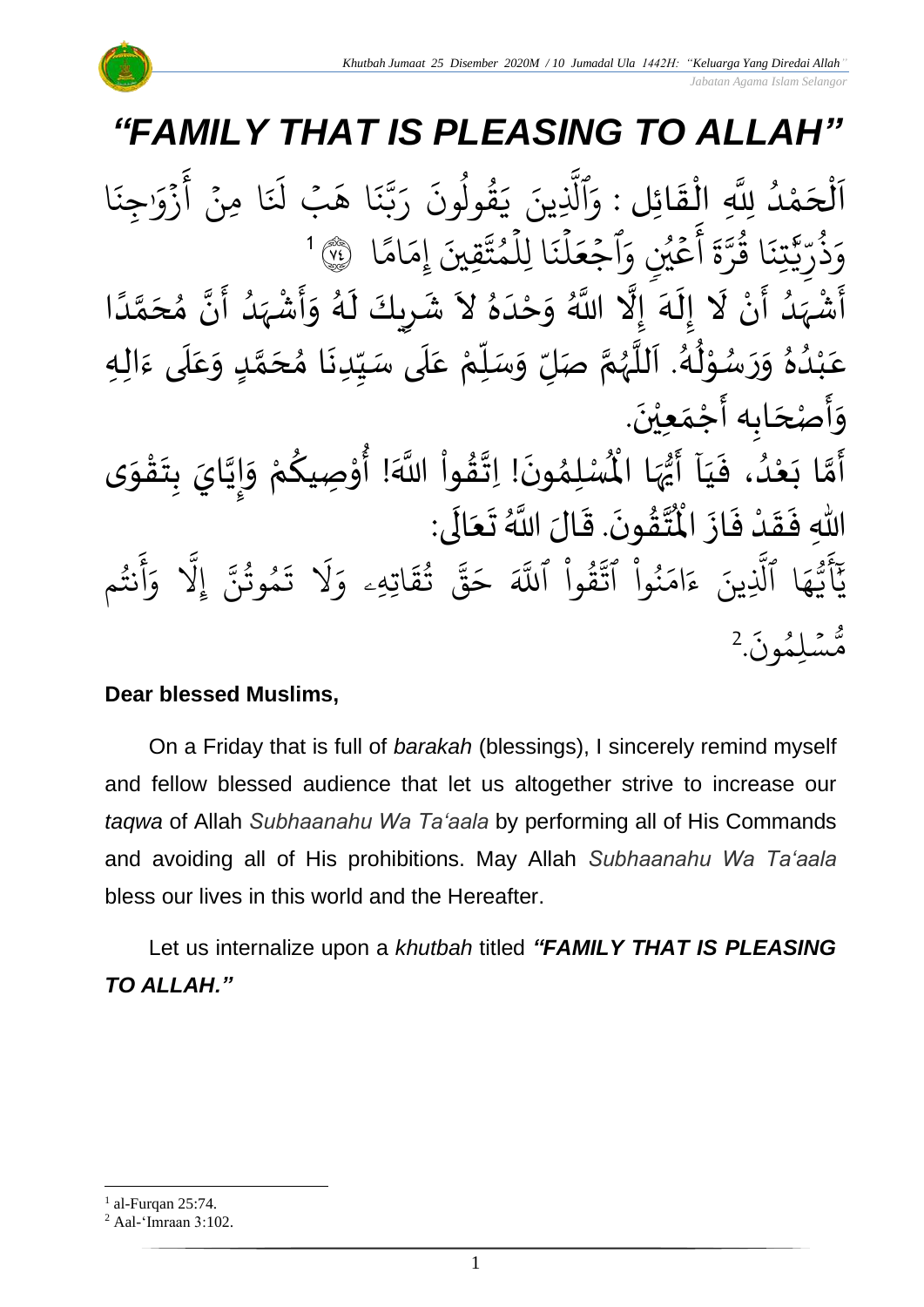

Indeed, there are many virtues promised by Allah *Subhaanahu Wa Ta'aala* upon the pious and righteous family members. Righteous children will benefit their parents in this world and the Hereafter. This matter was explained by Rasulullah صلى الله عليه وسلم in the *hadeeth* narrated by Abu Hurayrah *radiyAllaahu 'anh*:

ة، ٍ َ ي ِ ار ة جَ ٍ َ ق َ د ث:صَ ٍ ال َ ث ْ ِ َل ِمن إ ُ ه ُ ل َ م َ ع َ ع َ ط َ ق ْ ان ُ ان سَ ْ ِإلن ا اتَ َ ام َ ِذ إ َ ت ْ ن ُ ٍم ي ْ ِعل ْ و َ أ ُ ه َ و ل ُ ع ْ د َ ي ٍ ِلح ا دصَ ٍ َ ل َ و ْ و َ ِ ِه، أ ب ُ ع َ ف

*"When a person dies, his deeds are cut off except for three: Continuing charity, knowledge that others benefited from, and a righteous child who supplicates for him."*

*(Muslim)*

In addition, Allah *Subhaanahu Wa Ta'aala* has promised that every members of the household having *imaan* (faith) and performed righteous deeds will be gathered together in the Hereafter. Allah *Subhaanahu Wa Ta'aala* mentions in verse 21 of Soorah at-Toor:

َ<br>م نُوا وَا ُ<br>ا ُو<br>و  $\frac{1}{\epsilon}$ ام  $\tilde{\zeta}$ ء ِينَ بة<br>1 ٱَّل َ<br>م و  $\frac{1}{2}$ م و و<br><del>ل</del>م  $\tilde{\cdot}$ ت ن<br>د ، ،ة<br>ِ<br>ِب ں<br>س ر ذ ِِهم ا ب و<br>په  $\frac{1}{2}$  $\ddot{\cdot}$ ؞ۧ<br>ۿؘۮؘ  $\frac{2}{1}$ ِ<br>د ہ<br>1.  $\Rightarrow$ ِ<br>ج أ ;<br>≥ ِ<br>مَٰن شُهُم بِإِيمَٰ و<br>م و<br>په یر<br>د ِ<br>يد<br>ِ ں<br>س دوء ڏُرّ و<br>په  $\frac{1}{2}$ و<br>م  $\ddot{\phantom{0}}$  $\frac{1}{2}$ ع  $\overline{a}$ بر لية<br>مع ٱت وو<br>م هُِي ِرِ ۔<br>کَسَبَ رَ ا ك  $\frac{1}{2}$ ٱمۡرِيۡ بِمَ  $\frac{1}{2}$ ور<br>کا ِ<br>يِّن شَيْءٍ كُلُّ **ہ** لِمِم مِّ  $\frac{1}{2}$ م ِ<br>م ع ِن <u>ہ</u> ىد<br>م و<br>ھم قِّ و<br>م  $\ddot{\cdot}$ بَذ  $\ddot{\cdot}$  $\tilde{1}$ <u>اء</u> ا<br>ج أ  $\tilde{1}$ ا  $\frac{1}{\epsilon}$ بر<br>م  $\frac{1}{c}$ و ٢٠

*"And those who believed and whose descendants followed them in faith - We will join with them their descendants, and We will not deprive them of anything of their deeds. Every person, for what he earned, is retained."*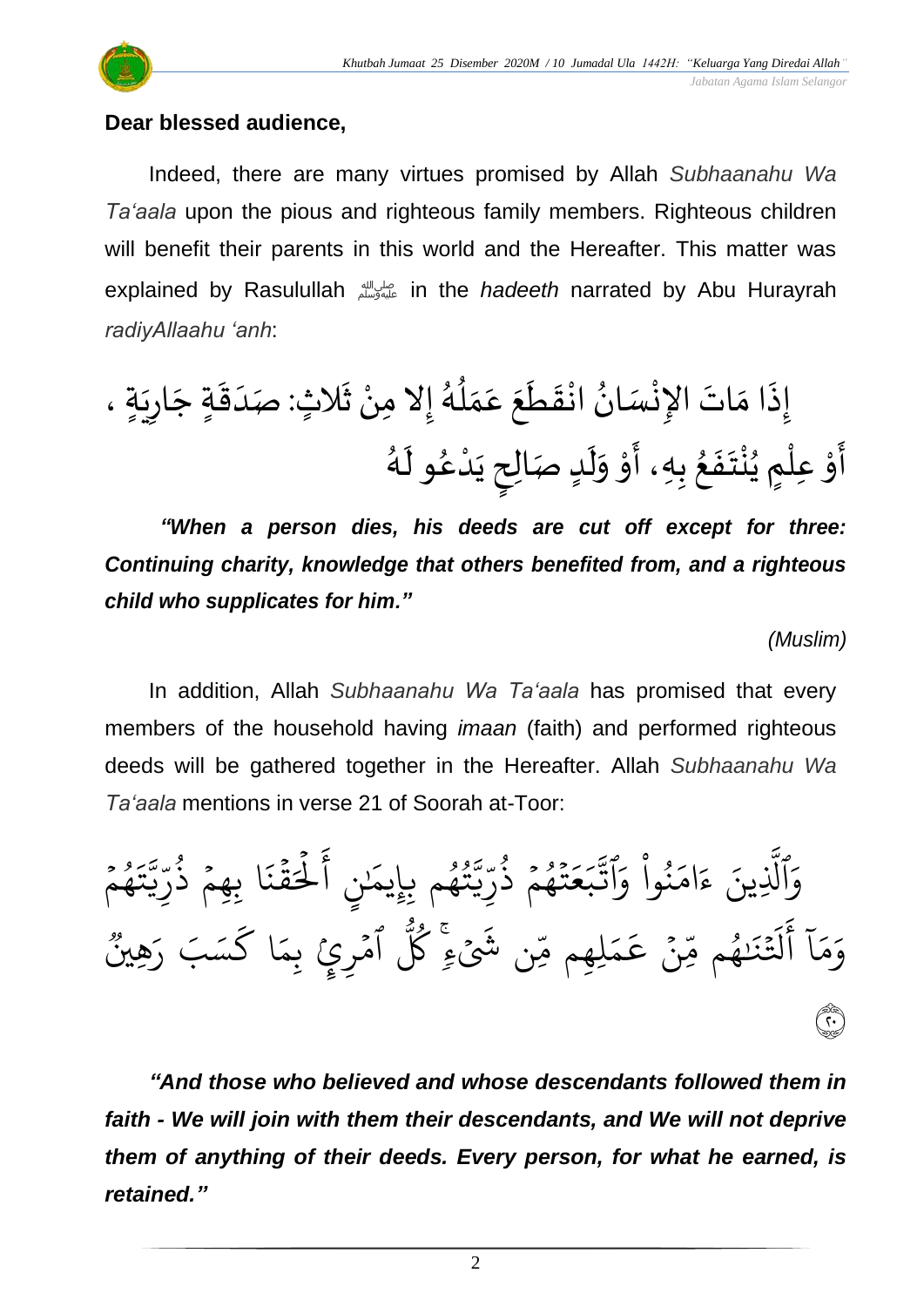

How fortunate are those that diligently educate their family members to strictly obey the commands of Allah *Subhaanahu Wa Ta'aala*. Their arduous efforts will be handsomely rewarded by Allah *Subhaanahu Wa Ta'aala* in the Hereafter, with excellent reward.

#### **Dear beloved audience,**

Knowing the gravity and significance of a faithful and righteous family, I would like to mention several guidelines in raising a family that is pleasing to Allah *Subhaanahu Wa Ta'aala*. Among them:

1. Raising a family that truly emphasize on the foundations (*fard al- 'ayn*) of Islamic education such as *'aqeedah, Sharee'ah,* and *akhlaaq* (character). This entails strengthening the basics of Islam such as solid comprehension of the pillars of *imaan*, the pillars of Islam, sins, rewards, paradise, hellfire, and others that will encourage the children unto becoming individuals possessing utmost *taqwa*. This is as mentioned in the story of Luqmaan al-Hakeem, when he was educating his son. Allah *Subhaanahu Wa Ta'aala* mentions in verse 13 of soorah Luqmaan:

ب<br>ب ِ إِنَّ إ بة<br>ا لَا تُشۡرِكۡ بِٱللَّهِ ہ<br>و و<br>په ت مَنتِي لَا و<br>. َٰ ِ<br>په <u>م</u>طَّهُو يَا و<br>ط و<br>و  $\tilde{\cdot}$ ي ِ<br>م و ه و<br>ج  $\frac{1}{\alpha}$ ِ<br>مَنُ لِأَبۡنِهِۦ وَ<sub>َ</sub>  $\ddot{\phantom{0}}$ ُ لقَمَا  $\ddot{\ddot{\cdot}}$ ر<br>ا  $\tilde{t}$ ال  $\ddot{\phantom{0}}$ وَإِذْ قَ  $\ddot{\cdot}$ وو<br>م ِظيم ِ<br>م ع و<br>م م ل ظ ہ<br>1 و<br>د .<br>آ ل ِ<br>د ٱلثِّرۡكَ لَظُلَّمَ عَظِيمٌ ﴾ **ہ** 

*"And [mention, O Muhammad], when Luqmaan said to his son while he was instructing him, "O my son, do not associate [anything] with Allah. Indeed, association [with him] is great injustice.""*

2. The parents must ensure that the household members obey all of the commands of Allah and His Messenger, and avoid all of the prohibitions by Allah and His Messenger. The parents must ensure that the family members fulfill the five daily obligatory prayers in *jamaa'ah*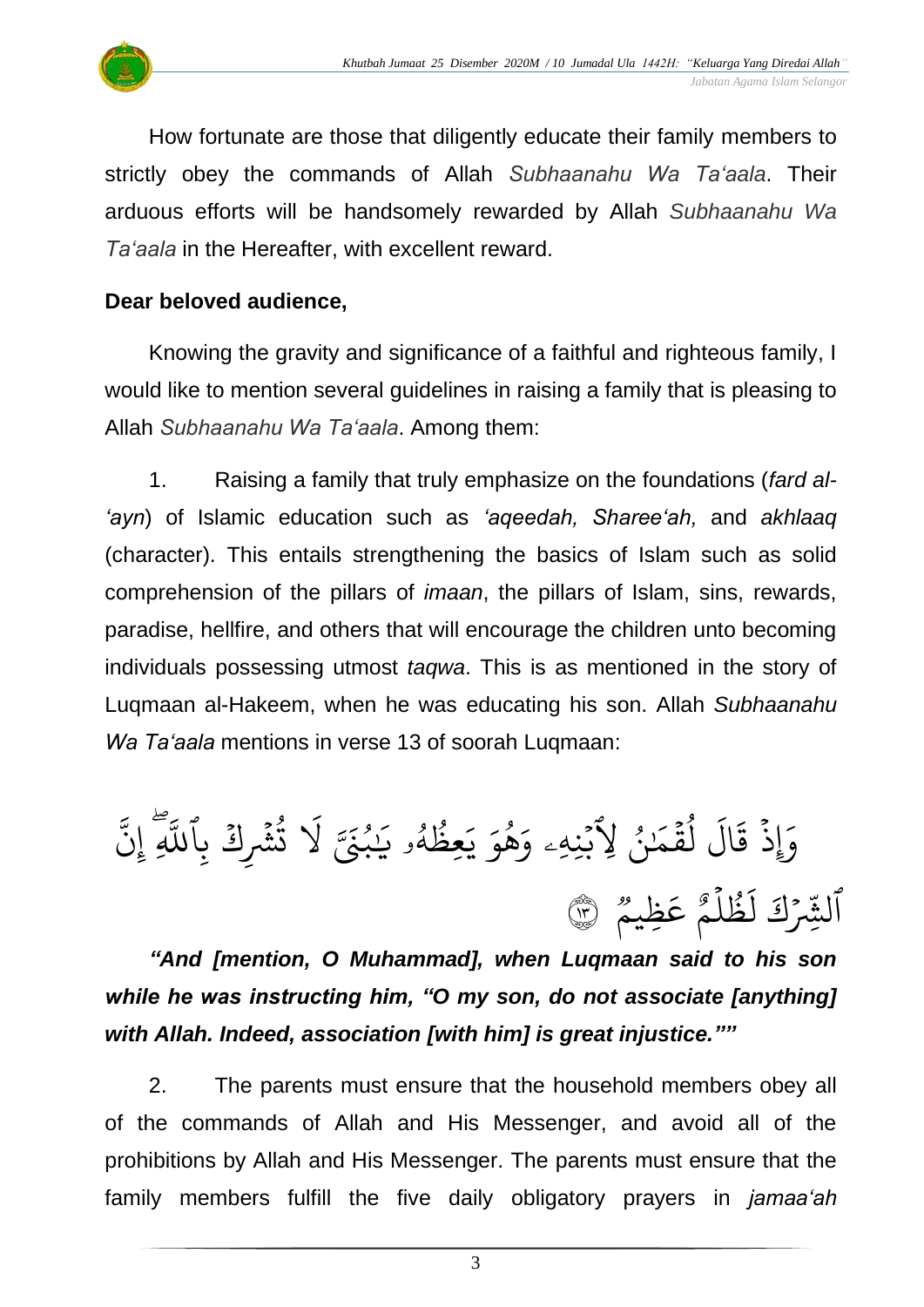

(congregation), covering their *'awrah*, consuming *halaal* (lawful) food, and not stealing or taking the rights of others.

In the *hadeeth* of 'Amr bin Shu'ayb, whom reported on his father's authority that his grandfather said: Rasulullah  $\ddot{\mathcal{Z}}$  said:



*"Command your children to pray when they become seven years old."*

*(Abu Dawood)*

3. Do not forget to instill as regular habit, the practice of making *du'aa* (supplicating) and beseeching Allah *Subhaanahu Wa Ta'aala* for a happy family. It is earnestly hoped that with such invocation, Allah *Subhaanahu Wa Ta'aala* will bestow tranquility and blissfulness upon our families, as Allah *Subhaanahu Wa Ta'aala* mentions in verse 74 of soorah al-Furqaan:

<u>ځينې</u> و<br>م ہ<br>م ِ<br>ج أ  $\ddot{\tilde{}}$  $\frac{1}{2}$ ن<br>م ر ا ق و<br>په  $\ddot{\cdot}$ تِن ي ِ ذَٰ ں<br>س ر ذ ُمبر  $\frac{1}{\alpha}$ ا و  $\ddot{\cdot}$ ِجن  $\frac{1}{\alpha}$ زَوْر <u>ہ</u> ِ<br>ج أ ہ<br>• ا ِمن  $\ddot{\cdot}$  $\overline{\mathbf{t}}$ َل بۡ َ ا ه  $\ddot{\cdot}$ ن ن<br>د بت<br>ب  $\overline{a}$ ر  $\ddot{\phantom{0}}$ قولون  $\frac{1}{\sqrt{2}}$ ور د  $\tilde{\cdot}$ ِ<br>ينَ يَ ن<br>أ ٱَّل َ<br>م و ا ً<br>م<br>م ام  $\frac{1}{2}$ تَّ<u>قِينَ</u> إِمَ ت م ا لِل و ہ<br>آ  $\ddot{\cdot}$ ن ل ہ<br>آ  $\frac{1}{2}$ وَٱجْعَلْنَا لِلْمُتَّقِينَ إِمَامًا ۞  $\frac{1}{2}$ 

*"And those who say, "Our Lord, grant us from among our wives and offspring comfort to our eyes and make us an example for the righteous.""*

4. Ensure that members of the household possess virtuous *akhlaaq* especially when interacting with the neighbors and members of the community. In the *hadeeth* of Abu Hurayrah *radiyAllaahu 'anh*, Rasulullah <sup>28</sup> said: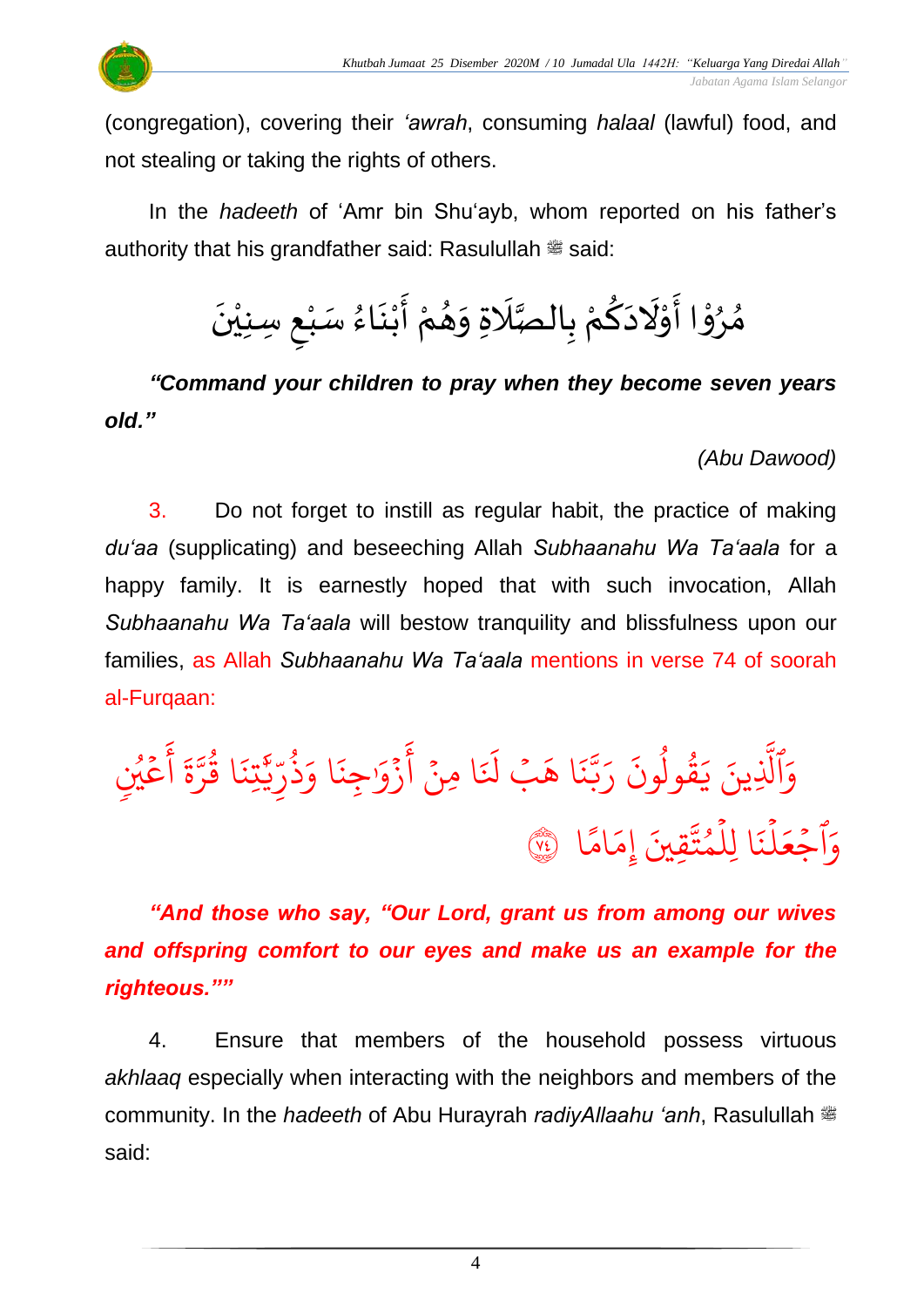#### ْ مَنْ كَانَ يُؤْمِنُ بِاللَّهِ وَالْيَوْمِ الْآخِرِ فَلَا يُؤْذِي جَارَهُ  $\frac{1}{2}$ ์<br>-<br>-<u>ر</u><br>: ُ<br>پ ់<br>: ُ<br>پ  $\ddot{\phantom{0}}$ اتا<br>ا  $\frac{1}{2}$ ْ ֦֦֝<br>**֧** َ ֦֧֦֧֦֧֦֧֦֧֦֧֦֧֦֧֦֧֜֜֓֓<br>**֧** ।<br>∕  $\frac{1}{2}$ <u>ر</u>  $\ddot{\phantom{0}}$  $\overline{\phantom{a}}$ ់<br>: ُ<br>په ِ<br>ٌ  $\frac{1}{2}$

## *"Whoever believes in Allah and the Last Day, should not hurt his neighbor."*

*(al-Bukhaari)*

 *Jabatan Agama Islam Selangor*

Therefore, let us ensure that our families are of those families that are pleasing to Allah *Subhaanahu Wa Ta'aala*.

### **Dear blessed audience,**

To end the *khutbah* today, I invite fellow congregation to ponder upon the following lessons, serving as guidelines in our lives. Among them:

1. The Muslim *ummah* must have certainty that parents who neglect their responsibility in educating their children, causing them to transgress against the commands of Allah *Subhaanahu Wa Ta'aala*, will surely be held accountable in the Hereafter.

2. The Muslim *ummah* must increase in righteous deeds, maintaining good ties with its neighbors, and supplicating to Allah *Subhaanahu Wa Ta'aala* for sound health and happiness in this world and the Hereafter.

3. The Muslim *ummah* must lead its family members to the path that is pleasing and keep them away from the path that incurs His Wrath.

ِّعُوذُ بِاللَّهِ مِنَ و<br>په و<br>م ِ<br>ج آعُوذُ بِاللَّهِ مِنَ الشَّيْطَانِ الرَّجِيمِ ِ<br>س ِن الر ا  $\tilde{\xi}$ يْطَ **ٔ** ِ<br>په الش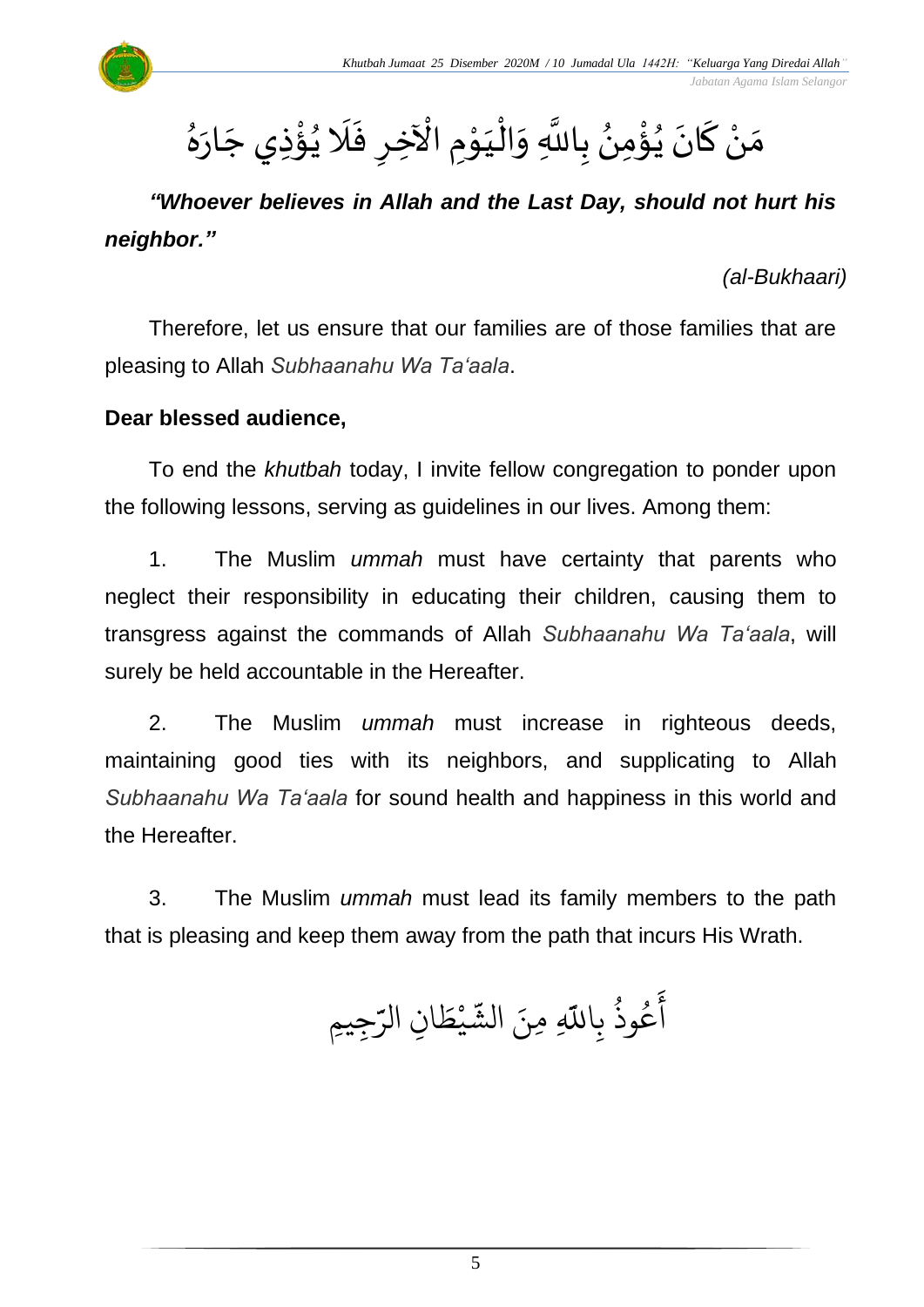

*"O you who have believed, protect yourselves and your families from a Fire whose fuel is people and stones, over which are [appointed] angels, harsh and severe; they do not disobey Allah in what He commands them but do what they are commanded."*

*(at-Tahreem 66:6)*

ْ بَارَكَ اللّهُ ۖ لِيْ وَلَكُمْ فِي الْقُرْآنِ الْعَظِيْمِ، وَنَفَعَنِيْ وَإِيَّاكُمْ بِمَا َ  $\ddot{\cdot}$  $\ddot{\phantom{0}}$  $\frac{1}{2}$ ْ َ ْ ْ  $\frac{9}{4}$ ֦֧֦֧֦֧֦֧֦֧֦֜֜֜֜֜֜֜<br>֧֝֜֜֜֜֜֜֜֜֜֜֜֞֟ ْ <u>ہ</u>  $\tilde{\mathbf{r}}$  $\frac{1}{2}$ ْ  $\frac{1}{2}$  $\ddot{\phantom{0}}$  $\frac{1}{2}$ ْ ِ<br>م اتا<br>م  $\frac{1}{2}$  $\tilde{\cdot}$ —<br>}<br>| .<br>فِيْهِ مِنَ الآيَاتِ وَالنِّكْرِ الْحَكِيْمِ وَتَقَبَّلَ مِنِّيْ وَمِنْكُمْ تِلَاوَتَهُ، إِنَّهُ اس<br>تار ।<br>-<br>-—<br>}<br>1  $\ddot{\phantom{0}}$ ن<br>اس ْ ر<br>م ا<br>فيل<br>فيلا ∕<br>^ ֧<u>֚</u> ְ<br>ֳ<br>∙  $\sum$ ا<br>ما  $\frac{1}{2}$  $\ddot{\phantom{0}}$ ا<br>د ْ  $\overline{\phantom{a}}$ ا<br>المراجع ِ ا<br>د ِ<br>پہ  $\frac{1}{2}$ ِ<br>پُ  $\frac{1}{2}$ ْ . <sub>ይ</sub> هُوَ السَّمِيْعُ الْعَلِيْمُ `<br>'  $\frac{1}{2}$ ا<br>أ .<br>१ ْ سه<br>تا  $\frac{1}{2}$  $\frac{1}{2}$ ∫<br>∕ مَسْرِينِ حَسِّينٍ<br>أَقُولُ قَوْلِيْ هَذَا وَأَسْتَغْفِرُ اللّهَ الْعَظِيْمَ لِيْ وَلَكُمْ وَلِسَائِرِ ِ<br>وفيات  $\ddot{\phantom{0}}$  $\frac{1}{2}$  $\tilde{\cdot}$ َ َ ْ لمح ֦֧<sup>֦</sup>  $\frac{1}{2}$  $\frac{9}{2}$ ا<br>: <u>ر</u>  $\tilde{\cdot}$ ْ <u>ل</u>و  $\tilde{\mathbf{r}}$  $\tilde{\cdot}$ ْ إ  $\frac{1}{2}$ ْ  $\overline{\phantom{a}}$ ْ . ፟<br>፞ وي هذا واسْتَغْفِرُوْهُ إِنَّهُ هُوَ الْغَفُوْرُ اللَّهِ عَمَلِهِمْ وَبِسَهْ وَبِسَهْ<br>لَمُسْلِمَاتِ، فَاسْتَغْفِرُوْهُ إِنَّهُ هُوَ الْغَفُوْرُ الرَّحِيْمُ ر<br>د ا<br>تار ۔<br>ڊ י<br>י ِ<br>په  $\frac{3}{4}$ ا<br>ڈ ์ $\overline{\phantom{a}}$  $\frac{1}{2}$ —<br>}<br>1 ا<br>با<br>: ।<br>-<br>- $\frac{1}{2}$ ֦֧֦֧֦ **ہ**<br>د ا<br>ابر<br>ا  $\ddot{\ }$  $\frac{1}{2}$  $\frac{1}{2}$ اقوں قو<br>لْمُنْلِمِيْنَ وَالْمُ  $\frac{1}{2}$ ا<br>. ر<br>د الْم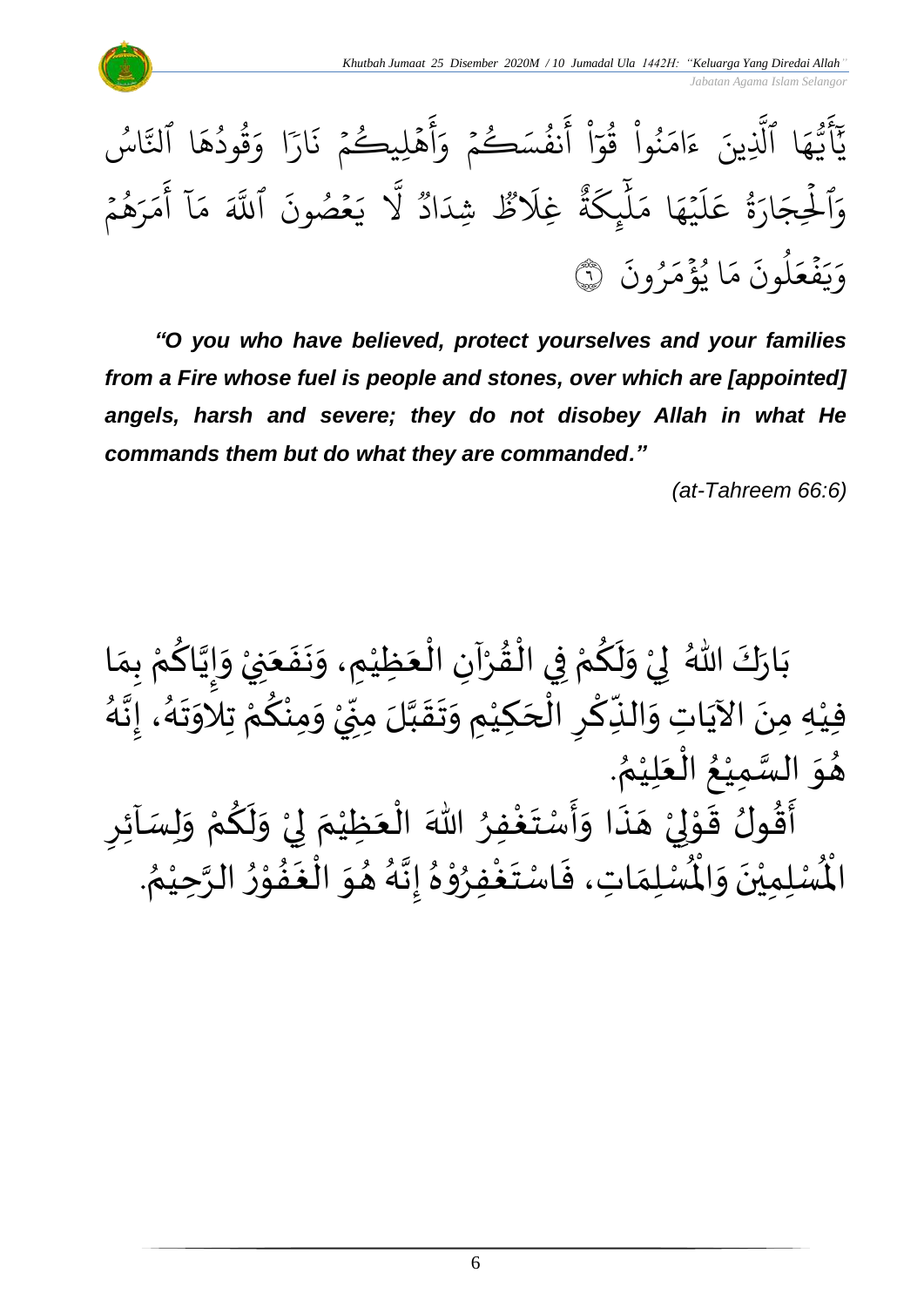

# **THE SECOND** *KHUTBAH*

 $\frac{1}{1}$ للدين المكتبة<br>السُّلِمِيْنَ، وَرَزَقَنَا مِنَ الطَّيِّبَة  $\frac{1}{2}$ ِّ ا<br>ا ।<br>◆<br>◆ —<br>-<br>•  $\frac{1}{2}$  $\ddot{\phantom{0}}$  $\frac{1}{2}$  $\frac{1}{2}$ ।<br>◆<br>◆ ْ اَلْحَمْدُلِلَّهِ الَّذِيْ جَعَلَنَا مِنَ الْمُسْلِمِيْنَ، وَرَزَقَنَا مِنَ الطَّيِّبَاتِ. َ .<br>∙<br>◆ ر<br>آ  $\frac{1}{2}$  $\ddot{\phantom{0}}$ ا<br>تار<br>ا ا<br>په و<br>و **ٔ**  $\overline{\phantom{a}}$ ֦֧֦֧֦֧֦֧֦֧֦֧֦֧֦֜֜֓֓֓֟֓֟֓֟֓֟֓<br>֧֝֜֜**֓**  $\overline{\phantom{a}}$ ا<br>الم أَشْهَدُ أَنْ لَّا إِلَهَ إِلاَّ اللّهُ وَحْدَهُ لاَ شَرِيْكَ لَهُ، وَأَشْهَدُ أَنَّ مُحَمَّدًا ់<br>•  $\tilde{\mathbf{z}}$ و<br>ا  $\frac{1}{2}$ ْ  $\tilde{\mathbf{z}}$ الع َ<br>پر  $\tilde{\cdot}$  $\frac{1}{2}$  $\lambda$  $\frac{2}{\lambda}$ َ<br>ا  $\frac{1}{2}$ ً<br>ا ت<br>م َ  $\frac{1}{2}$ ا<br>•<br>• ا<br>ب ر<br>ا  $\frac{1}{2}$ ْ  $\frac{1}{2}$  $\frac{1}{2}$ ر<br>گ  $\tilde{\mathbf{r}}$ ْ ِ  $\frac{1}{2}$ عَبْدُهُ وَرَسُوْلُهُ. اَللَّهُمَّ صَلِّ وَسَلِّمْ وَبَارِكْ عَلَى سَيِّدِنَا مُحَمَّدٍ <u>لم</u> ن<br>م  $\overline{\phantom{a}}$  $\frac{1}{2}$ ्<br>-<br>• ِّ  $\frac{1}{2}$  $\frac{1}{1}$ ِ<br>م ر<br>و  $\ddot{\phantom{0}}$  $\frac{1}{2}$ ْ ِّ  $\frac{1}{2}$  $\frac{1}{2}$ ن<br>م و<br>ر ا<br>آ  $\overline{\phantom{a}}$ و<br>گ  $\frac{1}{2}$ ּ<br>י و<br>د د  $\frac{1}{2}$  $\frac{1}{2}$  $\frac{1}{2}$ .<br>و ْ ر<br>م وَعَلَى آلِهِ وَصَحْبِهِ وَمَنْ تَبِعَهُمْ بِإِحْسَانٍ إِلَى يَوْمِ الدِّيْنِ. أَمَّا  $\overline{\mathbf{1}}$ .<br>م  $\tilde{\cdot}$ י<br>י  $\ddot{\ }$  $\ddot{\phantom{0}}$ ل ।<br>-<br>-)<br>=<br>= ْ <u>ر</u><br>: ْ ر<br>ر<br>ر َ  $\ddot{\phantom{0}}$ ْ  $\frac{1}{2}$  $\frac{1}{2}$ ֦֧<u>֦</u> ن<br>م ا<br>:<br>: ِ ٝ<br>ۣ<br>ؙ  $\frac{1}{\sqrt{2}}$ ى ِهللا و ق ت ب ايَ ي إ و م وِصيك ، أ َّللا اَ وا ق ِهللا، ِات اد ِعب ا ي ، ف د ع ب  $\ddot{\ }$ ֦֧֦֧֦֧֝<u>֦</u>  $\ddot{\phantom{0}}$ **ٍ**<br>-اتا<br>م  $\frac{1}{2}$  $\tilde{\cdot}$ ْ **∕**<br>م ُ<br>وُ ر<br>ا  $\frac{9}{4}$ ا<br>با<br>\*  $\ddot{\phantom{0}}$ َ َ  $\frac{1}{2}$ و<br>و ំ<br>រ  $\ddot{\phantom{0}}$ .  $\ddot{\phantom{0}}$ تقُوْنَ ់<br>្  $\frac{9}{4}$ ان<br>المبد بر<br>مو فَقَدْ فَازَ الْمُ  $\ddot{\phantom{0}}$  $\frac{1}{2}$ **ّ**  $\frac{1}{2}$  $\frac{1}{2}$ 

**Respected audience,**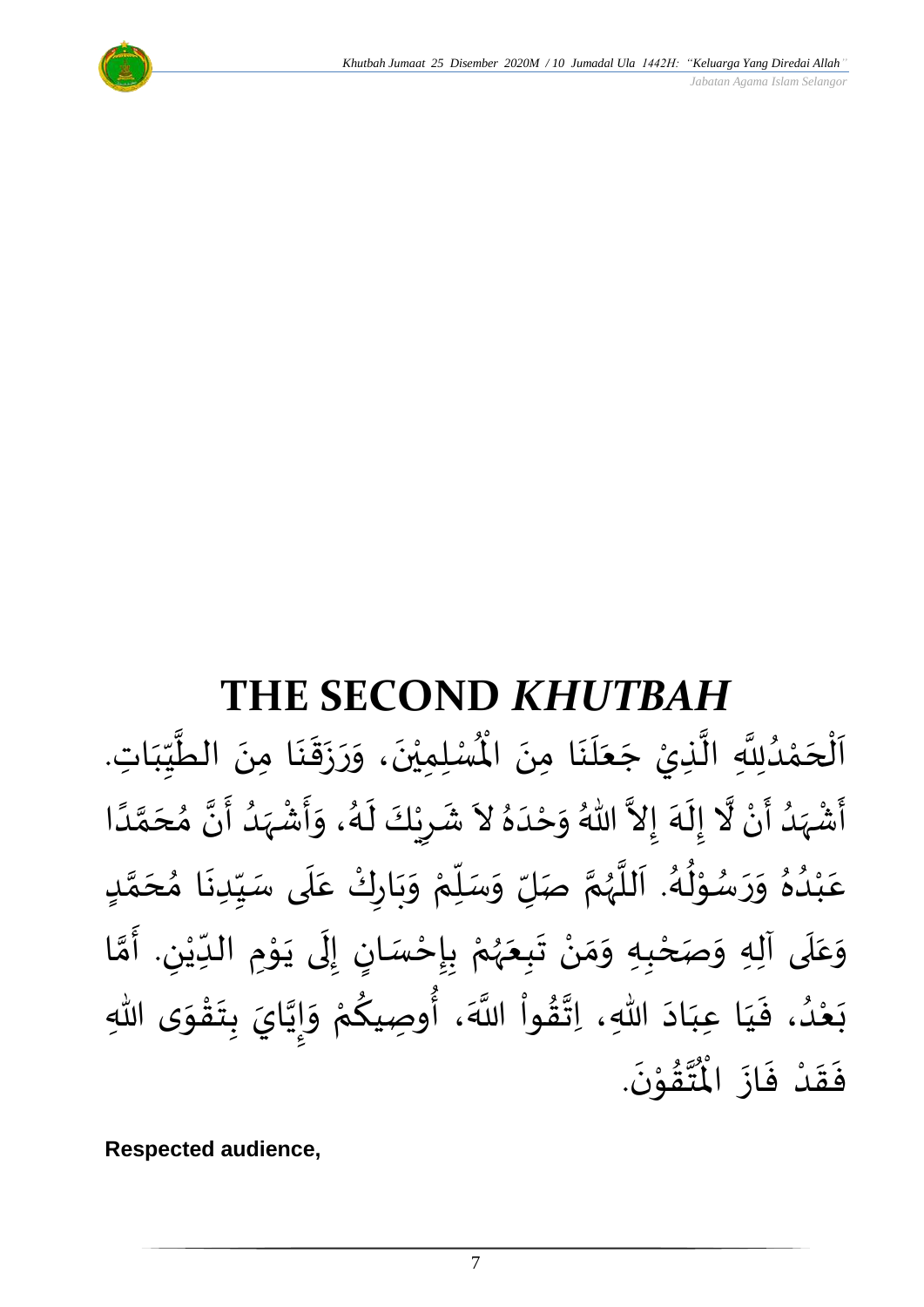

Let us unite upon the basis of authentic Islamic *'aqeedah* that is certain and solidified. Let us unite upon any situations, firmly united facing any circumstances and enemy's threat, whether hidden or apparent. The unity of the Muslim *ummah* is the foundational strength towards the nurturing of *Khayra Ummah* (the best nation). Muslims are entitled to have differing views, what more in worldly matters, but the Muslim *ummah* must continue to unite in *fikrah* (thoughts) and understanding according to the guidelines of the *kalimah* (phrase) **لا إله إلا الله عليه: affirmative principles within al-Qur'an and** *al-Hadeeth,* as well as sound Islamic brotherhood principles.

In our effort to break the chain of Covid-19, it necessitates every Masjid attendee to remain disciplined and that it is *waajib* (obligatory) to abide by the Standard Operating Procedure (SOP) that has been outlined by JAIS (Selangor Islamic Religious Department), specifically in performing the *wudoo'* (ablution) at home, bringing one's own prayer mat, wearing the face mask while at the Masjid and *Surau*, and practicing social distancing. Those that are unhealthy or unwell are prohibited from performing *salaah* in the Masjid and *Surau*.

ؙۊؙ۠ڡؚنَاتِ  $\ddot{\phantom{0}}$ ់<br>:  $\mathbf{r}^{\circ}$ ُؤْمِنِيْنَ وَالْمُ  $\frac{1}{2}$  $\ddot{\phantom{0}}$ ْ <u>់</u> ُْ ِ<br>لْمُسْلِمَاتِ وَالْمُ  $\frac{1}{2}$  $\frac{1}{2}$ اَللَّهُمَّ اغْفِرْ لِلْمُسْلِمِيْنَ وَالْمُسْلِمَاتِ وَالْمُؤْمِنِيْنَ وَالْمُؤْمِنَاتِ الأَخْيَاءِ  $\frac{1}{2}$  $\ddot{\phantom{0}}$ ់<br>រ ๋<br>^ ٝ<br>أ ِ<br>د ا<br>م و<br>ر ا<br>آ ً<br>آ  $\frac{1}{1}$ ْ لا<br>تح ់<br>រ مِنْهُمْ وَالأَمْوَات، إِنَّكَ سَمِيْعٌ قَرِيْبٌ مُجِيْبُ الدَّعَوَاتِ وَيَا بو<br>زر ْ  $\frac{1}{2}$ י<br>י -<br>چ  $\frac{1}{2}$  $\ddot{\phantom{0}}$  $\frac{1}{2}$  $\frac{1}{2}$ ِ<br>م ان<br>ا ُ ْ )<br>ጎ ه<br>د ا ي ر ق <u>ر</u> ا<br>پن ٌ ، إِنَّكَ سَمِيْعٌ قَرِيْبٌ مُجِيْبُ الدَّعَوَاتِ وَيَا قَاضِيَ ْ لة<br>\*  $\frac{1}{2}$  $\frac{1}{2}$  $\ddot{\mathbf{r}}$ الْحَاجَاتِ. اَللَّهُمَّ إِنَّا نَسْأَلُكَ وَنَتَوَسَّلُ إِلَيْكَ بِنَبِيِّكَ الأَمِيْنِ، ْ َ<br>ج ِ<br>∪<br>∎  $\frac{1}{2}$  $\frac{1}{2}$  $\ddot{\phantom{0}}$ <u>ر</u><br>-֦֦֝֝֝<br>֧֝֝֝֝֝**֟**  $\tilde{\mathbf{r}}$ ।<br>-<br>-ان<br>س  $\frac{1}{2}$  $\ddot{\phantom{0}}$  $\ddot{\phantom{0}}$  $\tilde{\cdot}$  $\ddot{\ddot{\cdot}}$  $\frac{1}{2}$  $\ddot{\phantom{0}}$ ن<br>•<br>• ।<br>∶ انا<br>م و<br>ر ا<br>ا َ  $\overline{\phantom{a}}$ ْ<br>ا  $\mathbf{r}$ وَنَسْأَلُكَ بِأَسْمَاَئِكَ الْحُسْنَى، وَصِفَاتِكَ الْعُظْمَى، أَنْ تَحْفَظَ ا<br>نام<br>- $\ddot{\phantom{0}}$ ْ ِ<br>پ ์ ْ }<br>● ֦֧֦֧֦֧֦֧<br>֧֩֩  $\ddot{\phantom{0}}$  $\tilde{\cdot}$  $\ddot{\phantom{0}}$ ٍ<br>ٌ ֦֧֦֧֦֧֦֧֦֧֦֧֦֧֦֧֟֓֓֓<br>**֧**  $\frac{1}{\lambda}$  $\frac{1}{2}$ <u>ر</u> ۔<br>ا  $\frac{1}{2}$  $\ddot{\phantom{0}}$  $\frac{1}{2}$ بِعَيْنِ عِنَايَتِكَ الرَّبَّانِيَّةِ، وَبِحِفْظِ وِقَايَتِكَ الصَّمَدَانِيَّةِ، جَلاَلَةَ ان<br>ا  $\frac{1}{1}$  $\frac{1}{2}$ ان<br>مر  $\ddot{\phantom{0}}$  $\ddot{\mathbf{r}}$ ֦֧֦֦֧֦֧֝<u>֦</u> ِ<br>پ  $\frac{1}{2}$ ا<br>ا ا<br>تاب ان<br>پ  $\overline{\phantom{a}}$  $\ddot{\phantom{0}}$ ់<br>( ه<br>با  $\frac{1}{2}$  $\ddot{\cdot}$ ِ<br>پ  $\sim$ ِ<br>عَظَّمِ، سُلْطَان سلاغُور، سُلْطَان شَرَفُ الدِّين ادريس  $\frac{1}{1}$ ُ  $\ddot{\phantom{0}}$  $\tilde{r}$ ْ ُ<br>ُ }<br>፟<br>፟ ر<br>م بر<br>ا و<br>م ر<br>اتا َ َ<br>مو مَلِكِنَا الْمُ ا<br>با ົ $\tilde{\cdot}$ شاه الحاج، ابن المرحوم سُلْطَان صَلاَحُ الدِّين عبد العزيز  $\frac{1}{\sqrt{2}}$ ُ<br>ِ• ्<br>र ۔<br>نام ا<br>ا ُ<br>ُ'

8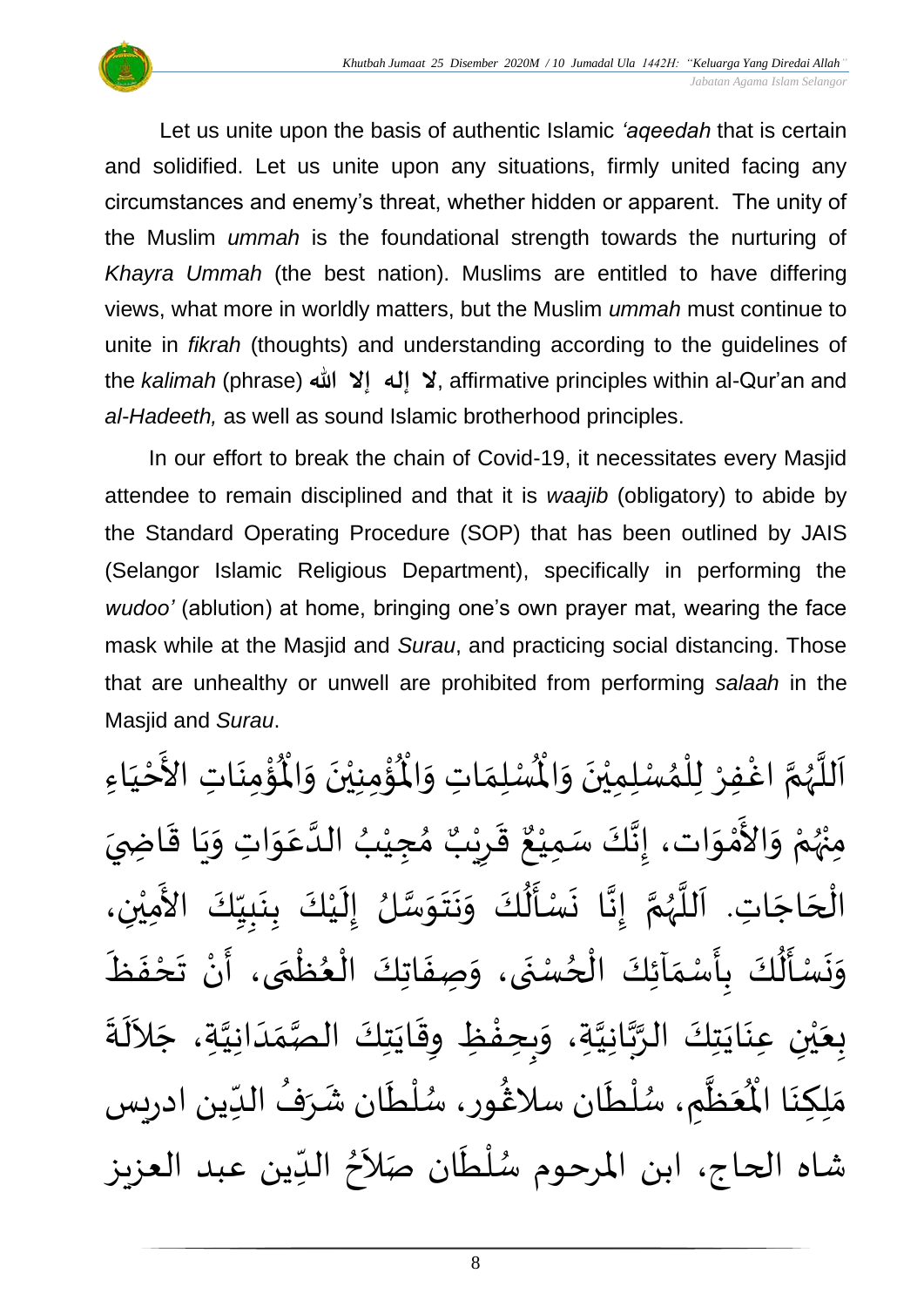$\ddot{\cdot}$ شاه الحاج. اَللَّهُمَّ أَدِمِ الْعَوْنَ وَالْهِدَايَةَ وَالتَّوْفِيْقَ، وَالصِّحَّةَ ن<br>م  $\tilde{\cdot}$  $\ddot{\cdot}$ ំ<br>រ י<br>י ان<br>اب  $\tilde{\cdot}$  $\ddot{\cdot}$  $\ddot{\phantom{0}}$  $\frac{1}{1}$ ֦֧֦֧֦֧֦֧֦֧֦֜֜֜֜֓֓֟֓<br>֧ׅׅׅׅ֝֜֜֜֜֜֜֜֜֜֝֜֜֜֝֜֜֬֟  $\tilde{\cdot}$  $\ddot{\phantom{0}}$ י<br>י  $\overline{\phantom{a}}$ ֦֧֦֧֦֧֦֧֦֧֦֜֜֜֜֓֓֟֓<br>֧ׅׅׅׅ֝֜֜֜֜֜֜֜֜֜֜֝֜֜֜֝֜֜֬ ।<br>।<br>।  $\frac{1}{2}$ ن<br>م و<br>ر<br>ر ا<br>آ َ  $\frac{\nu}{\sqrt{2}}$  $\frac{1}{2}$ وَالسَّلامَةَ مِنْكَ، لِوَلِيِّ عَهْدِ سلاڠُور، ت**ڠك**و أَمِير شَاه، اِبْنِ ل  $\ddot{\ }$ ْ  $\frac{1}{2}$  $\frac{1}{2}$ ا<br>سا  $\frac{1}{2}$ ْ  $\mathbf{r}$ ِ<br>پ )<br>፟<br>፟ ٝ<br>; .<br>م السُّلْطَان شَرَفُ الدِّين ادريس شاه الحاج، فِي أَمْنٍ وَصَلاَحِ  $\frac{1}{\sqrt{2}}$ ُ  $\frac{1}{2}$  $\tilde{\mathbf{r}}$ ٝ<br>ا ر<br>ر<br>ر  $\overline{a}$ ।<br>इ َ  $\frac{1}{2}$ )<br>إ י<br>י ِ<br>پنج -<br>وَعَافِيَةٍ بِمَنَّكَ وَكَرَمِكَ يَا ذَاالْجَلالِ وَالإِكْرَامِ. اَللَّهُمَّ أَطِلُّ  $\frac{1}{2}$ ن<br>م َ<br>ر<br>ر :<br>تا  $\overline{\phantom{a}}$ ।<br>।<br>। ا<br>د  $\frac{1}{2}$  $\overline{\phantom{a}}$ ْ  $\ddot{\cdot}$  $\ddot{\phantom{0}}$ ์<br>-<br>- $\frac{1}{2}$ ِ<br>ِسِ  $\frac{1}{2}$  $\frac{1}{2}$  $\sum_{i=1}^{n}$ َ .<br>م  $\frac{1}{2}$ ֦֧<u>֚</u> عُمْرَ*هُ*مَا، مُصْلِحَيْنِ لِلْمُوَظَّفِيْنَ وَالرَّعِيَّةِ وَالْبِلاَدِ، وَ<sub>ا</sub>  $\frac{1}{2}$ اتا<br>ا ان<br>ا ์  $\ddot{\phantom{0}}$ ់<br>រ ا<br>الم  $\frac{1}{2}$ ,<br>^ ់<br>( ់<br>រ ي  $\overline{\phantom{a}}$  $\frac{1}{2}$  $\frac{1}{\lambda}$  $\frac{1}{2}$ ْ<br>م و<br>م <u>់</u> غ ِّ  $\frac{1}{2}$ بلآ  $\frac{1}{2}$  $\sim$ مَقَاصِدَهُمَا لِطَرِيقِ الْهُدَى وَالرَّشَادِ. ِ<br>په  $\tilde{\cdot}$  $\frac{1}{1}$ ر<br>ر<br>ر ۔<br>أ  $\ddot{\bm{s}}$ <u>ر</u>  $\ddot{\phantom{0}}$ ์  $\frac{9}{\lambda}$ َ  $\frac{1}{2}$  $\frac{1}{2}$ 

O Allah, You are the Lord that is All Mighty, we are grateful to You for having bestowed upon us *rahmah* and blessings upon this state that continues to prosper and progress, and that its residents remain united, under the auspices and leadership of our Ruler as the Head of Islamic affairs in this state.

O Allah, protect us from calamities and pandemic such as Covid-19.

ن<br>م اَللَّهُمَّ يَا دَافِعَ الْبَلَاءِ، اِدْفَعْ عَنَّا هَذَا الْوَبَاءَ وَالْبَلَاءِ وَالْمَرَضَ ر<br>ر<br>ر ا<br>آ ً<br>آ  $\tilde{\cdot}$  $\frac{1}{2}$  $\ddot{\phantom{0}}$  $\frac{1}{2}$ ֦֧֦֧֦֧֦֧֦֧֦֜֜֜֜֓֓֟֓<br>֧ׅׅׅׅ֝֜֜֜֜֜֜֜֜֜֝֜֜֜֜֝֜֜֬  $\ddot{\phantom{0}}$  $\tilde{\phantom{a}}$ اتا<br>ج .<br>م ֦֧<u>֫</u>  $\ddot{\cdot}$ ۫<br>ؙ  $\cdot$ َ ֦֧֦֧֦֧֦֧֦֦֟֜֜֜֜֜֜֜֜֜<br>֧֝֜֜**֓**  $\overline{\phantom{a}}$  $\ddot{\phantom{0}}$  $\frac{1}{2}$ لْبَلَاءِ وَالْمَ  $\tilde{\cdot}$ َ<br>ا  $\frac{1}{1}$ ֦֧֦֧֦֦֧֝<u>֦</u> و<br>م ِ ``<br>وَالْشَّدَائِدَ وَالْمِحَنَ، بِلُطْفِكَ يَا لَطِيْفُ إِنَّكَ عَلَى كُلِّ شَىْءٍ قَدِيْرٌ ٝ<br>ؙ  $\ddot{\ddot{\cdot}}$ ै।<br>प ْ  $\sum$ ِّ.  $\overline{\mathbf{a}}$ .<br>م ن<br>•<br>• ।<br>-<br>-ُ  $\tilde{\mathbf{r}}$ ا<br>با ֦֧֦֧֦֧֦֧֦֧֦֧֦֧֧֦֧֦֧֧֦֧֦֧֦֧֦֧֦֧֝֝֝֟֓֓֝֜֟֓֟֓֝֟֓֟֓֟֓֟֓֟֓֟֓<br>**֧** بر<br>ا <u>ر</u><br>:  $\ddot{\phantom{0}}$  $\overline{\phantom{a}}$ <u>់</u>  $\frac{1}{2}$ َ َ نه<br>په  $\frac{1}{2}$ . و<br>م وَبِالْإِجَابَةِ جَدِيْرٌ ٝ<br>ؙ  $\ddot{\phantom{0}}$  $\ddot{\phantom{0}}$  $\overline{\phantom{a}}$ ֦֧֦֧֦֦֦֧֝<br>֠֩֩֩ ِ<br>پ  $\frac{1}{2}$ قُِيَ ذ ت م ا لِل و<br>م ہ<br>1  $\ddot{\cdot}$ ن ل ہ<br>1  $\frac{1}{2}$ اجُعَ  $\frac{1}{2}$ .<br>م عَيْنِ وَ و<br>م ر<br>م ِ<br>ج أ  $\tilde{\mathbf{z}}$  $rac{1}{2}$ ن<br>ند ر ا ق ور  $\ddot{\cdot}$ تِن ي ِ ذَٰ ..<br>, ر ذ ُ  $\frac{1}{\alpha}$ ا و  $\ddot{\cdot}$ ِجن َٰ  $\frac{1}{\alpha}$ زَوْر <u>ء</u> ِ<br>ج أ <u>ہ</u> ا ِمن  $\ddot{\cdot}$ .<br>ا َل بۡ َ ا ه  $\ddot{\cdot}$ ن<br>ند ر<br>د تن بت<br>ب ِ<br>م ر ا  $\frac{2}{3}$ ام  $\frac{1}{2}$ إِمَامًا.  $\tilde{1}$ ا  $\ddot{\cdot}$ بر<br>ند ز<br>د بت<br>ب ِ<br>ا رَّبَّنَاً ءَاتِنَا فِي ٱلدُّنْيَا حَسَنَةً وَفِي ٱلْأَخِرَةِ حَسَنَةً وَقِنَا عَذَابَ ذ ر<br>م ا ع  $\ddot{\cdot}$ قِنَ  $\frac{1}{\alpha}$ و ׇׇ֦֧֧֧֝<br>֧֛֧֧֧֧֧֦֧֦֧֦֧֦֧֦֧֦֧֦֧֝֓֝֓֝֓֝֓֝֓<br>֧֧֧֝֬ ة  $\ddot{\cdot}$ ِ<br>حَسَنَ ةِ ح ِ<br>په ِفِي الْأَخِرَ  $\frac{1}{2}$ و ֘<br>֧֛֛׆<del>֑</del> ة ِ<br>پ ۔<br>حَسَنَ ا ح  $\frac{1}{1}$ ج<br>نبي  $\ddot{\phantom{0}}$ و<br>سا ا ِِف ٱدل  $\ddot{\cdot}$ اتِن  $\tilde{\zeta}$ ء ِ ار ٱلتَّارِ ۞.